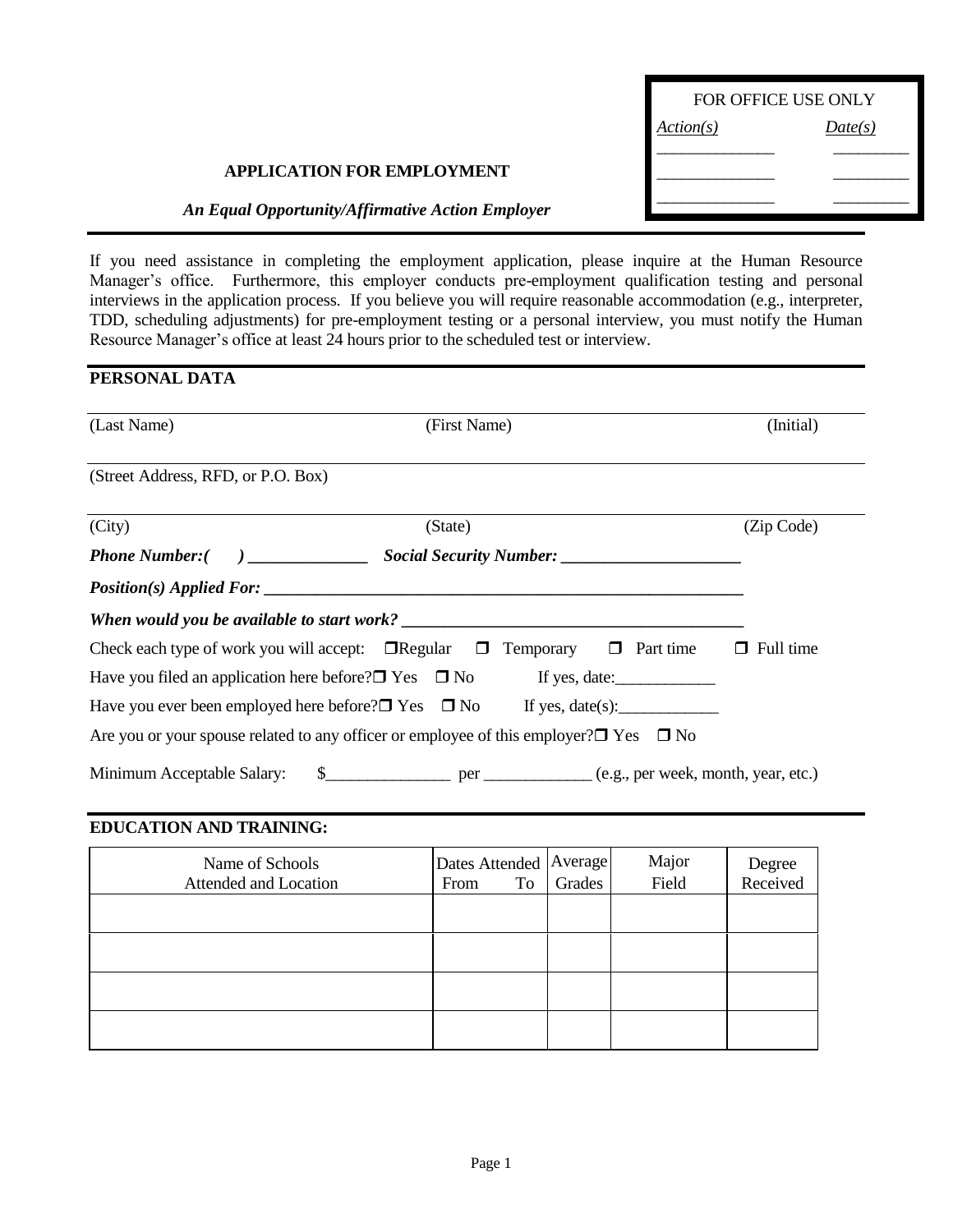## **SKILLS:**

The following space is provided for other information concerning special training, interests, career goals, or any other data you wish to provide.

| Macintosh, ______ wpm<br>Word, Version<br>Other word processing program,<br>Other computer,<br>specify:<br>Equipment:<br><b>Standard Business Copier(s)</b><br>Lotus 1-2-3, Version $\qquad$<br>Calculator (by touch)<br>Excel, Version<br>Photography Equipment<br>Other spreadsheet,<br>specify:<br>specify:<br>PBX or other Switchboard<br>Database, specify: __________<br>Desktop Publishing,<br>Other Equipment,<br>specify: $\frac{\ }{\ }$<br>Other Software,<br>specify: $\qquad \qquad$ | Computer: | $\Box$ IBM-PC, _____ wpm | Software Proficiency: $\Box$ | WordPerfect, Version |
|---------------------------------------------------------------------------------------------------------------------------------------------------------------------------------------------------------------------------------------------------------------------------------------------------------------------------------------------------------------------------------------------------------------------------------------------------------------------------------------------------|-----------|--------------------------|------------------------------|----------------------|
|                                                                                                                                                                                                                                                                                                                                                                                                                                                                                                   |           |                          |                              |                      |
|                                                                                                                                                                                                                                                                                                                                                                                                                                                                                                   |           |                          |                              |                      |
|                                                                                                                                                                                                                                                                                                                                                                                                                                                                                                   |           |                          |                              |                      |
|                                                                                                                                                                                                                                                                                                                                                                                                                                                                                                   |           |                          |                              |                      |
|                                                                                                                                                                                                                                                                                                                                                                                                                                                                                                   |           |                          |                              |                      |
|                                                                                                                                                                                                                                                                                                                                                                                                                                                                                                   |           |                          |                              |                      |
|                                                                                                                                                                                                                                                                                                                                                                                                                                                                                                   |           |                          |                              |                      |
|                                                                                                                                                                                                                                                                                                                                                                                                                                                                                                   |           |                          |                              |                      |

### **EMPLOYMENT EXPERIENCE:**

List each position held. Start with your present or most recent assignment and work backward. If you need additional space, please continue on separate sheet(s) of paper. In the column at the right, describe your assignments. Attach additional sheets as necessary. Resume may be submitted to supplement this information, but the information below must be completed for this application to be considered.

May inquiry be made of your present employer?  $\Box$  Yes  $\Box$  No

| Employer:           | Address:               |                         | To<br>Dates: From |
|---------------------|------------------------|-------------------------|-------------------|
| Job Title:          | Summary of Job Duties: |                         | Supervisor:       |
| Reason for Leaving: |                        | <b>Starting Salary:</b> | Ending Salary:    |
| Employer:           | Address:               |                         | Dates: From<br>To |
| Job Title:          | Summary of Job Duties: |                         | Supervisor:       |
| Reason for Leaving: |                        | <b>Starting Salary:</b> | Ending Salary:    |
|                     |                        |                         |                   |
| Employer:           | Address:               |                         | Dates: From<br>To |
| Job Title:          | Summary of Job Duties: |                         | Supervisor:       |
| Reason for Leaving: |                        | <b>Starting Salary:</b> | Ending Salary:    |
| Employer:           | Address:               |                         | Dates: From<br>To |
| Job Title:          | Summary of Job Duties: |                         | Supervisor:       |